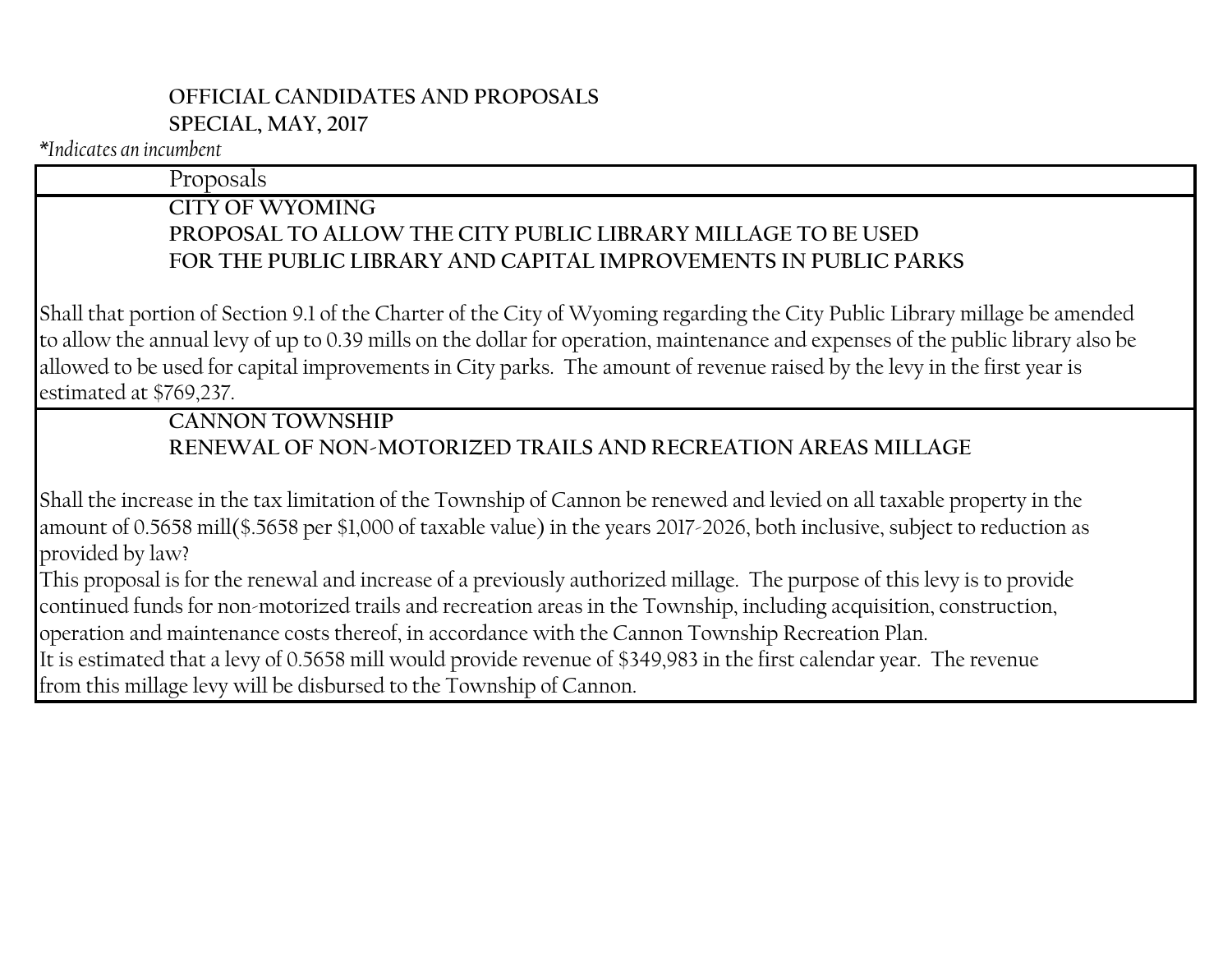### **BYRON CENTER PUBLIC SCHOOLS BONDING PROPOSAL**

Shall Byron Center Public Schools, Kent County, Michigan, borrow the sum of not to exceed Sixty-Eight Million Two Hundred Forty Thousand Dollars (\$68,240,000) and issue its general obligation unlimited tax bonds therefor, in one or more series, for the purpose of:

erecting, furnishing and equipping additions to, and partially remodeling, furnishing and refurnishing, and equipping and re-equipping school district facilities; acquiring, installing and equipping and re-equipping school district facilities for instructional technology; erecting and equipping a team building and a restroom building; purchasing school buses; preparing, developing, improving and equipping athletic fields; and acquiring, developing and improving sites? The following is for informational purposes only:

The estimated millage that will be levied for the proposed bonds in 2017, under current law, is -0- mills (\$0.00 on each \$1,000 of taxable valuation). The maximum number of years the bonds of any series may be oustanding, exclusive of any refunding, is thirty (30) years. The estimated simple average annual millage anticipated to be required to retire this bond debt is 2.52 mills (\$2.52 on each \$1,000 of taxable valuation).

The school district expects to borrow from the State School Bond Qualification and Loan Program to pay debt service on these bonds. The estimated total principal amount of that borrowing is \$20,848,997 and the estimated total interest to be paid thereon is \$17,287,072. The estimated duration of the millage levy associated with that borrowing is eighteen (18) years and the estimated computed millage rate for such levy is 7.00 mills. The estimated computed millage rate may change based on changes in certain cicumstances.

The total amount of qualified bonds currently outstanding is \$72,755,000. The total amount of qualified loans currently outstanding is approximately \$8,634.

(Pursuant to State law, expenditure of bond proceeds must be audited, and the proceeds cannot be used for repair or maintenance costs, teacher, administrator or employee salaries, or other operating expenses.)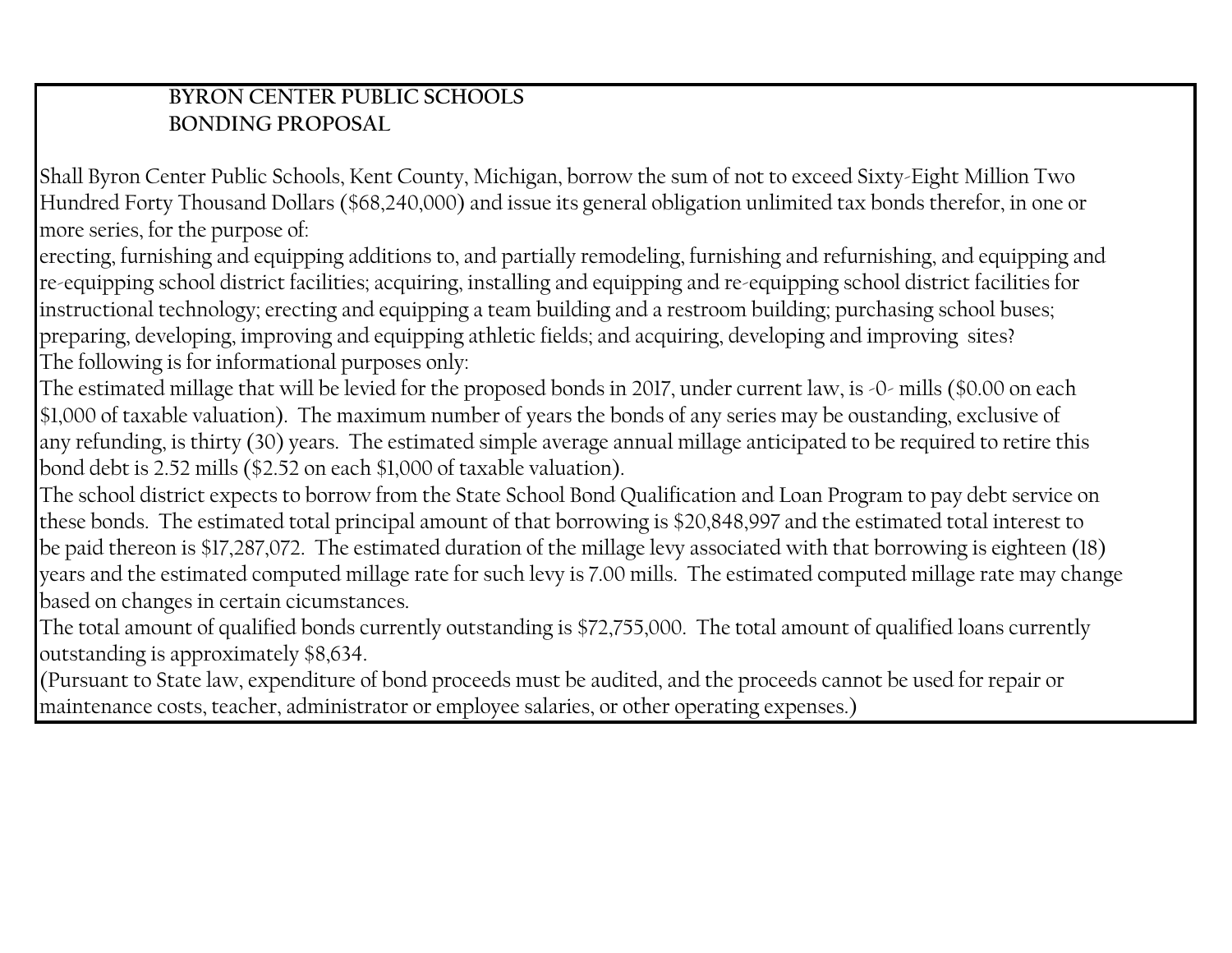## **GREENVILLE PUBLIC SCHOOLS BONDING PROPOSAL**

Shall Greenville Public Schools, Montcalm, Kent and Ionia Counties, Michigan, borrow the sum of not to exceed Fifty-Two Million Three Hundred Fifteen Thousand Dollars (\$52,315,000) and issue its general obligation unlimited tax bonds therefor, in one or more series, for the purpose of:

erecting, furnishing and equipping additions to school buildings, remodeling, equipping and re-equipping and furnishing and refurnishing school buildings; acquiring, installing and equipping or re-equipping school buildings for instructional technology; purchasing school buses; and preparing, developing, improving and equipping playgrounds, athletic facilities and sites?

The following is for informational purposes only:

The estimated millage that will be levied for the proposed bonds in 2017 is 2.31 mills (\$2.31 on each \$1,000 of taxable valuation) for a 1.44 mills net increase over the prior year's levy. The maximum number of years the bonds of any series may be outstanding, exclusive of any refunding, is thirty (30) years. The estimated simple average annual millage anticipated to be required to retire this bond debt is 3.05 mills (\$3.05 on each \$1,000 of taxable valuation).

The school district does not expect to borrow from the State to pay debt service on the bonds. The total amount of qualified bonds currently outstanding is \$27,210,000. The total amount of qualified loans currently outstanding is \$0. The estimated computed millage rate may change based on changes in certain circumstances.

(Pursuant to State law, expenditure of bond proceeds must be audited, and the proceeds cannot be used for repair or maintenance costs, teacher, administrator or employee salaries, or other operating expenses.)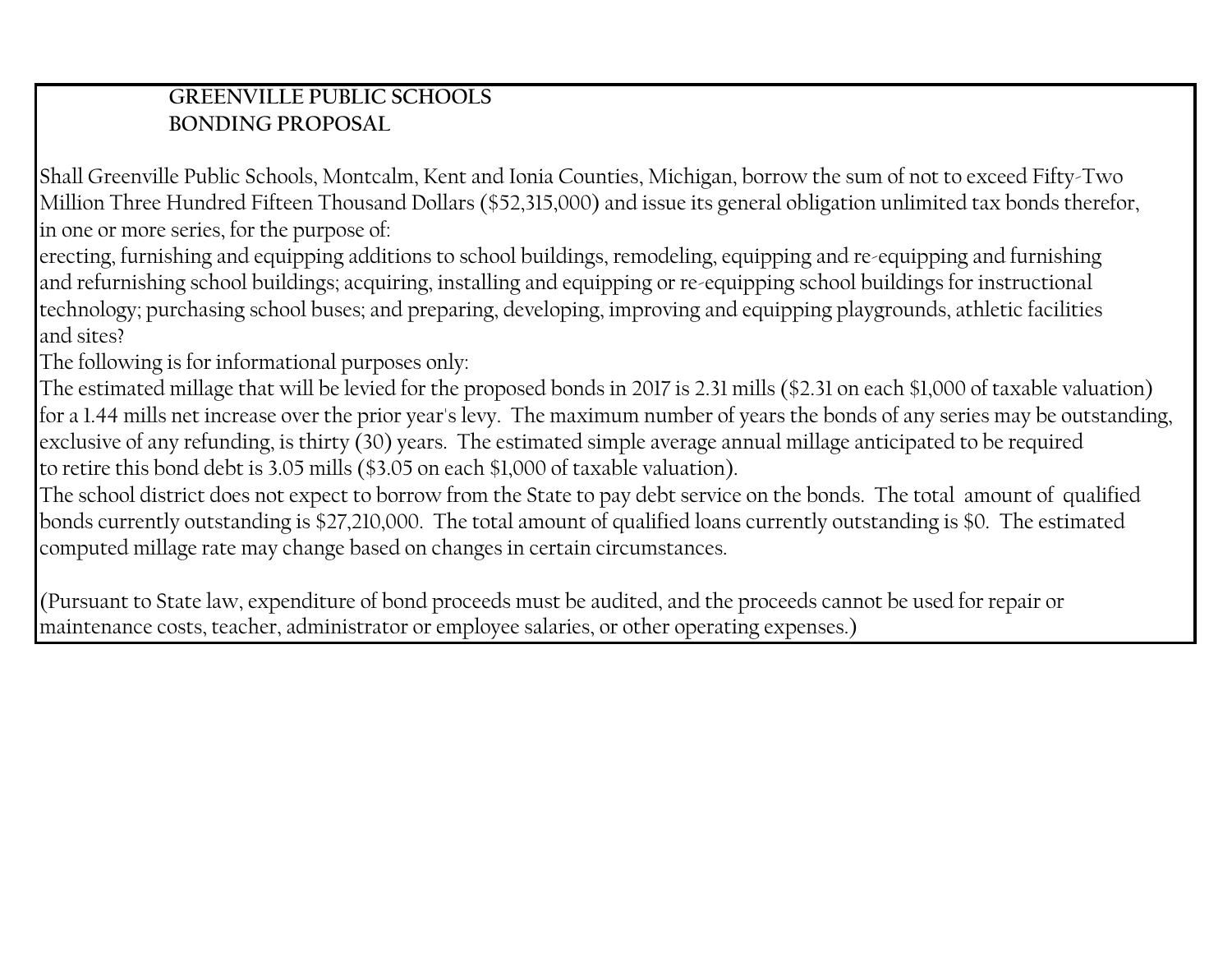#### **KENT INTERMEDIATE SCHOOL DISTRICT REGIONAL ENHANCEMENT MILLAGE PROPOSAL**

Pursuant to state law, the revenue raised by the proposed millage will be collected by the intermediate school district and distributed wholly and completely to local public school districts based on pupil membership count.

Shall the limitation on the amount of taxes which may be assessed against all property in Kent Intermediate School District, Michigan, be increased by .9 mill (\$0.90 on each \$1,000 of taxable valuation) for a period of 10 years, 2017 and 2026, inclusive, to provide operating funds to enhance other state and local funding for local school district operating purposes; the estimate of the revenue the intermediate school district will collect if the millage is approved and levied in 2017 is approximately \$19,931,466, which funds will be disbursed wholly and completely as required by statue to the following school districts: Byron Center Public Schools, Caledonia Community Schools, Cedar Springs Public Schools, Comstock Park Public Schools, East Grand Rapids Public Schools, Forest Hills Public Schools, Godfrey-Lee Public Schools, Godwin Heights Public Schools, Grand Rapids Public Schools, Grandville Public Schools, Kelloggsville Public School District, Kenowa Hills Public Schools, Kent City Community Schools, Kentwood Public Schools, Lowell Area Schools, Northview Public Schools, Rockford Public Schools, Sparta Area School, Thornapple Kellogg Schools, and Wyoming Public Schools?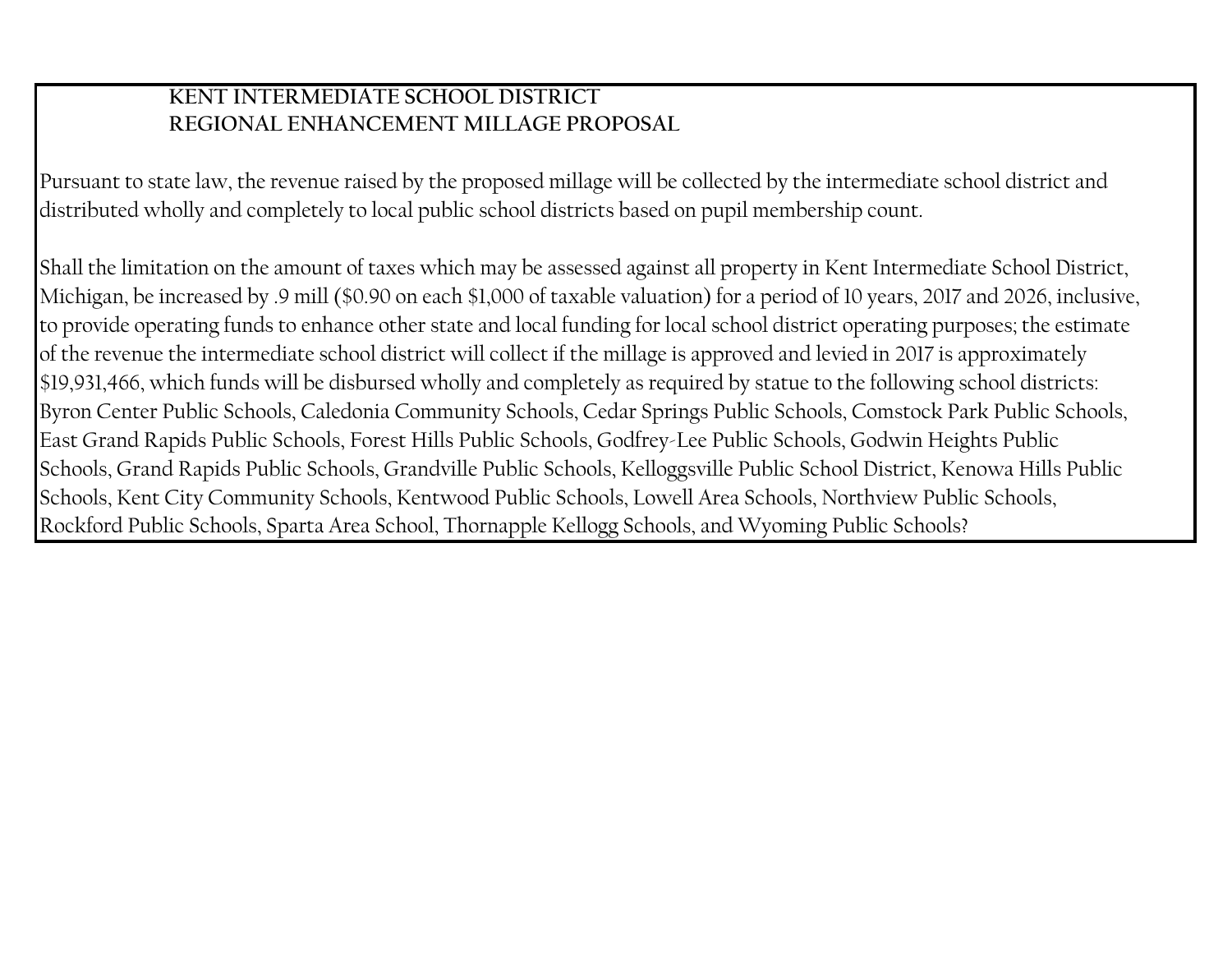# **WAYLAND UNION SCHOOL DISTRICT BONDING PROPOSAL I**

Shall Wayland Union School District, Allegan, Barry and Kent Counties, Michigan, borrow the sum of not to exceed Thirty-Four Million One Hundred Thousand Dollars (\$34,100,000) and issue its general obligation unlimited tax bonds therefor, for the purpose of:

erecting, furnishing and equipping a new elementary school building; erecting additions to a middle school building; remodeling furnishing and refurnishing and equipping and re-equipping school buildings and athletic facilities; acquiring and installing instructional technology and instructional technology equipment for school buildings; and preparing, developing, equipping and improving playgrounds, play fields, parking areas, driveways and sites?

The estimated millage that will be levied for the proposed bonds in 2017, under current law, is 1.98 mills (\$1.98 on each \$1,000 pf taxable valuation). The maximum number of years the bonds may be outstanding, exclusive of any refunding, is twenty-five (25) years. The estimated simple average annual millage anticipated to be required to retire this bond debt is 2.89 mills (\$2.89 on each \$1,000 of taxable valuation).

The school district expect to borrow from the State School Bond Qualification and Loan Program to pay debt service on these bonds. The estimated total principal amount of that borrowing is \$3,067,371 and the estimated total interest to be paid thereon is \$2,378,449. The estimated duration of the millage levy associated with that borrowing is thirteen (13) years and the estimated computed millage rate for such levy is 10.38 mills. The estimated computed millage rate may change based on changes in certain circumstances.

The total amount of qualified bonds currently oustanding is \$50,730,000. The total amount of qualified loans currently oustanding is approximately \$153,690.

(Pursuant to State law, expenditure of bond proceeds must be audited, and the proceeds cannot be used for repair or maintenance costs, teacher, administrator or employee salaries, or other operating expenses.)